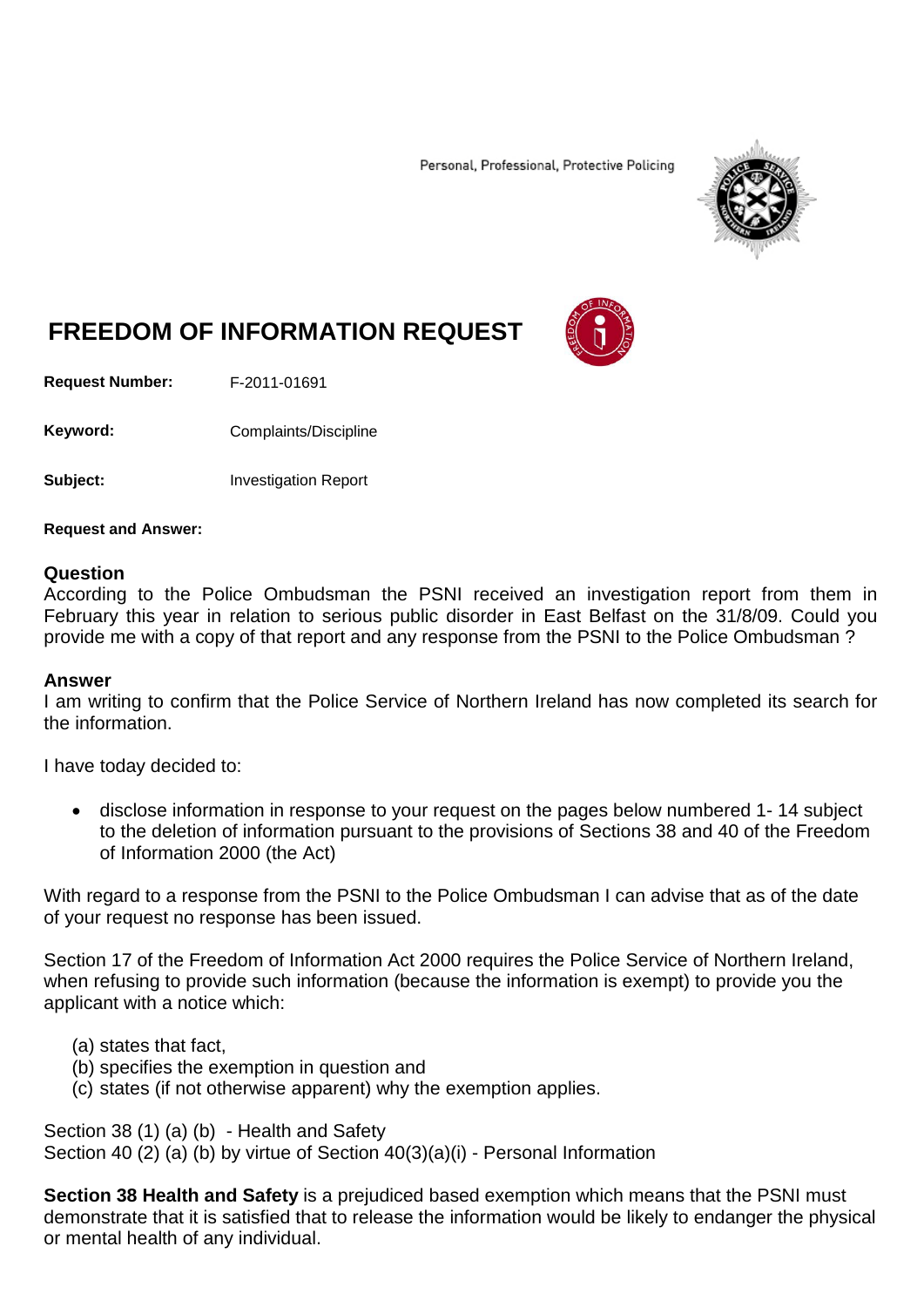It is also a qualified exemption which means that the PSNI must consider the balance of the public interest in releasing the information against the public interest in withholding it.

A summary of the Harm and Public Interest considerations for Section 38 is provided below:

### **Harm Test - Section 38**

Disclosure of the names of persons in various roles within PSNI could put these individuals at risk and impact on their safety. The Service is currently under threat from terrorists and releasing names of personnel could assist these terrorists in targeting individuals. In the last year police officers have been targeted on several occasions with under car booby trap devices. The Independent Monitoring Commission (IMC) in its 23<sup>rd</sup> report have stated that the Real IRA and the Continuity IRA were continuing to recruit and train members, acquire weapons and target potential victims, with police officers the main focus of their activities.

### **Public Interest Test**

### Factors Favouring Release

Releasing the information would promote openness and transparency. When information disclosed relates directly to the efficiency and effectiveness of the service or its officers; in this case when referring to how the PSNI deal with serious public disorder, the proper allocation of resources is a matter that the Service should hold up to public scrutiny to enhance accountability and justification.

### Factors Favouring Retention

Releasing the names of persons who work within the PSNI into the public domain would assist terrorists and criminal elements to carry out attacks on these persons.

Release of this information would be likely to place at risk the lives of officers and the public. This is because the detailed information in question would be useful to terrorists planning to carry out attacks on police, which have in the past been known to be indiscriminate in nature, therefore endangering unsuspecting bystanders in addition to the intended target.

### Decision

I have determined that the release of names of personnel into the public domain would not be in the public interest. The service is currently under severe threat from terrorists and disclosure of this information has the potential to assist those criminal elements seeking to carry out attacks against police officers and police premises. The safety of individuals is of paramount importance and the PSNI will not divulge any information which could put lives at risk.

**Section 40 Personal information** is an absolute exemption which means there is no requirement on the Public Authority to consider whether there is a public interest in disclosure. This is so because personal data is governed by other law (The Data Protection Act 1998).

To answer your request would require me to release personal details about individuals other than the applicant. The names of police officers could be used in conjunction with other information which may already be in the public domain or which may become available in the future to compromise their security. The PSNI have a duty of care to ensure the safety of police officers. A release under the Freedom of Information Act is considered to be a release to the public at large. This would be a breach of the Data Protection Act and is catered for within Freedom of Information by the exemptions under Section 40(2) as outlined below.

All requests made under FOIA are applicant blind. A request must be treated as such and a public authority will always view any disclosure as into the public domain and not just to an individual.

Personal Data is regulated under the principles of the Data Protection Act 1998 and when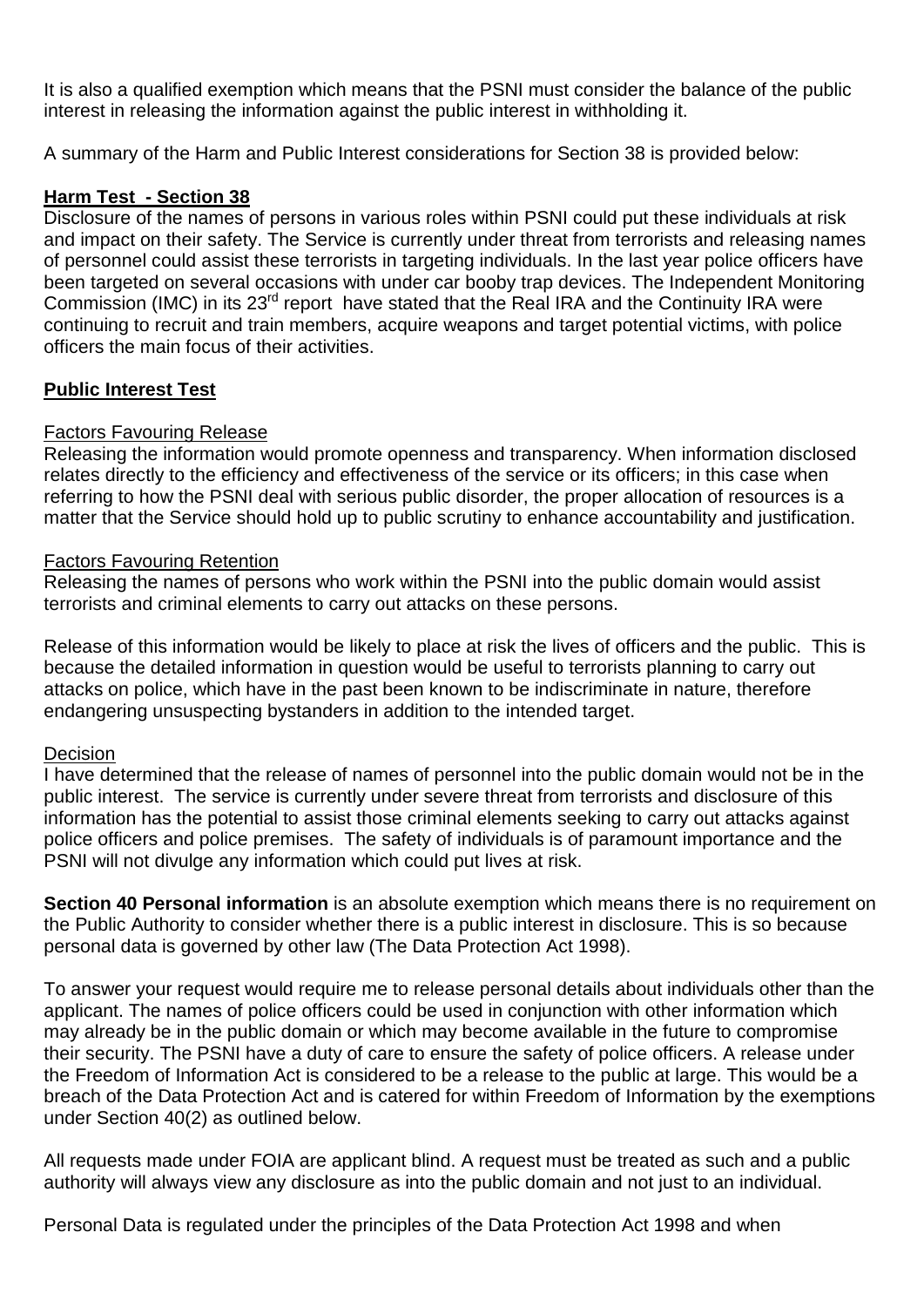information contains personal data about a third party it can only be released if disclosure would not breach any of the data protection principles.

Principle 1 is that personal data must only be processed lawfully and fairly.

Members of staff are entitled to protection under the Data Protection Act 1998. The Service would be failing in its lawful duty were it to breach the Data Protection Act in order to furnish a disclosure under the Freedom of Information Act 2000. The Service has a duty to protect the personal data of all individuals. Therefore, in all the circumstances of the case, the public interest in maintaining the exemption outweighs the public interest in disclosing the information.

If you have any queries regarding your request or the decision please do not hesitate to contact me on 028 9070 0164. When contacting the Freedom of Information Team, please quote the reference number listed at the beginning of this letter.

If you are dissatisfied in any way with the handling of your request, you have the right to request a review. You should do this as soon as possible, or in any case within two months of the date of issue of this letter. In the event that you require a review to be undertaken, you can do so by writing to the Head of Freedom of Information, PSNI Headquarters, 65 Knock Road, Belfast, BT5 6LE or by emailing [foi@psni.pnn.police.uk.](mailto:foi@psni.pnn.police.uk)

If following an internal review, carried out by an independent decision maker, you were to remain dissatisfied in any way with the handling of the request you may make a complaint, under Section 50 of the Freedom of Information Act, to the Information Commissioner's Office and ask that they investigate whether the PSNI has complied with the terms of the Freedom of Information Act. You can write to the Information Commissioner at Information Commissioner's Office, Wycliffe House, Water Lane, Wilmslow, Cheshire, SK9 5AF. In most circumstances the Information Commissioner will not investigate a complaint unless an internal review procedure has been carried out, however the Commissioner has the option to investigate the matter at his discretion.

Please be advised that PSNI replies under Freedom of Information may be released into the public domain via our website @ [www.psni.police.uk](http://www.psni.police.uk/)

Personal details in respect of your request have, where applicable, been removed to protect confidentiality.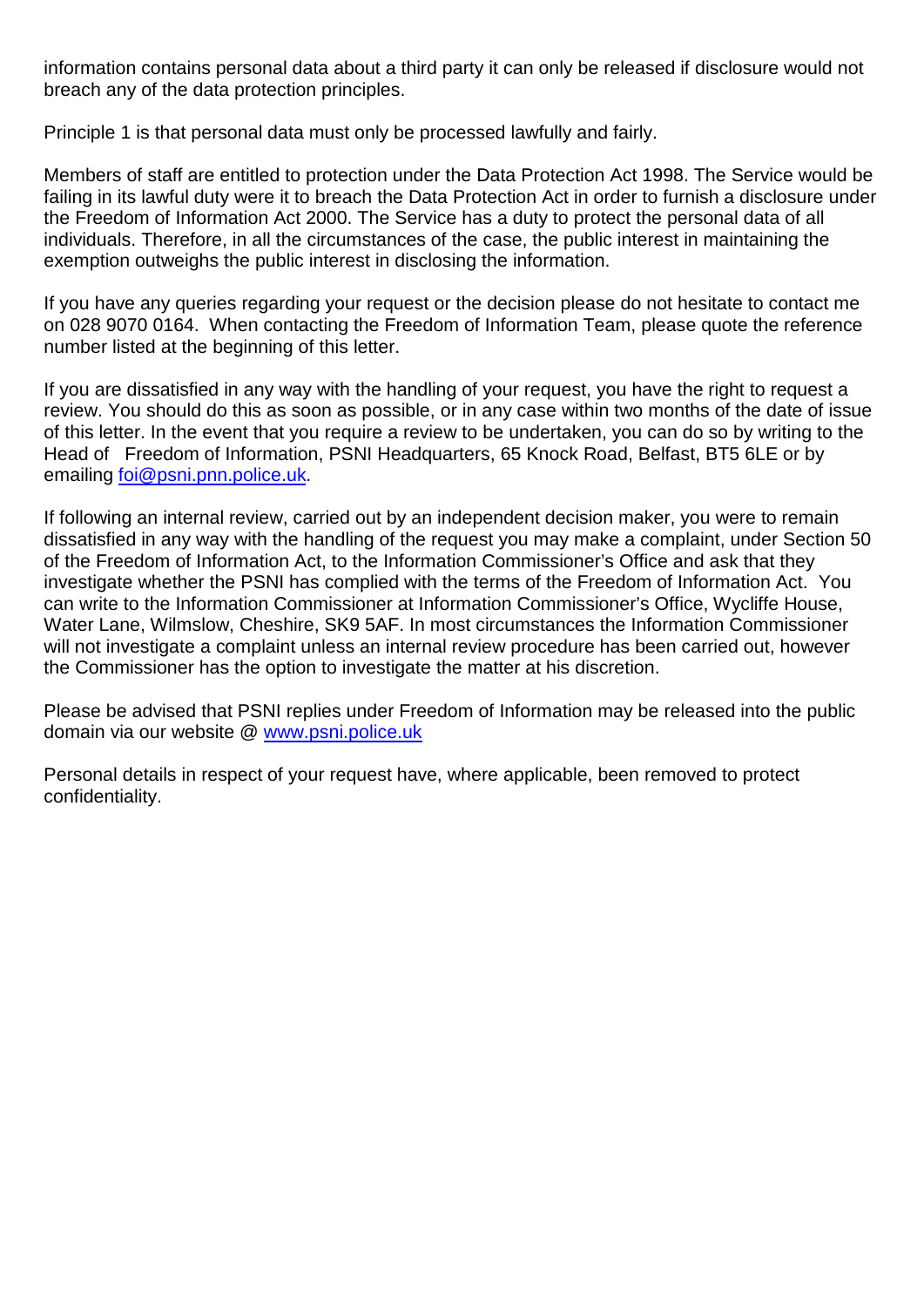

Our Ref: AL/CW

18 February 2011

Mr Matt Baggott CBE QPM BA (Hons) **Chief Constable** Police Service of Northern Ireland **Brooklyn** 65 Knock Road **BEFLAST** BT5 6LE

**Dear Chief Constable** 

Having been notified under the provisions of Section 55(4) the Police (Northern Ireland) Act 1998 in accordance with an agreed protocol, I now attach my report on:

AEP Discharges, Mountpottinger / Albertbridge Road Area, Belfast (50264536-2009)

Yours sincerely

**AL HUTCHINSON Police Ombudsman for Northern Ireland** 

Enc



New Cathedral Buildings, St. Anne's Square, 11 Church Street, Belfast BT1 1PG Tel: 028 9082 8727 Fax: 028 9082 8615 Email: al.hutchinson@policeombudsman.org Web: www.policeombudsman.org Telephone calis to this office may be recorded and monitored for training, quality accurance and other lawful purposes

Al Hutchinson - Police Ombudsman for Northern Ireland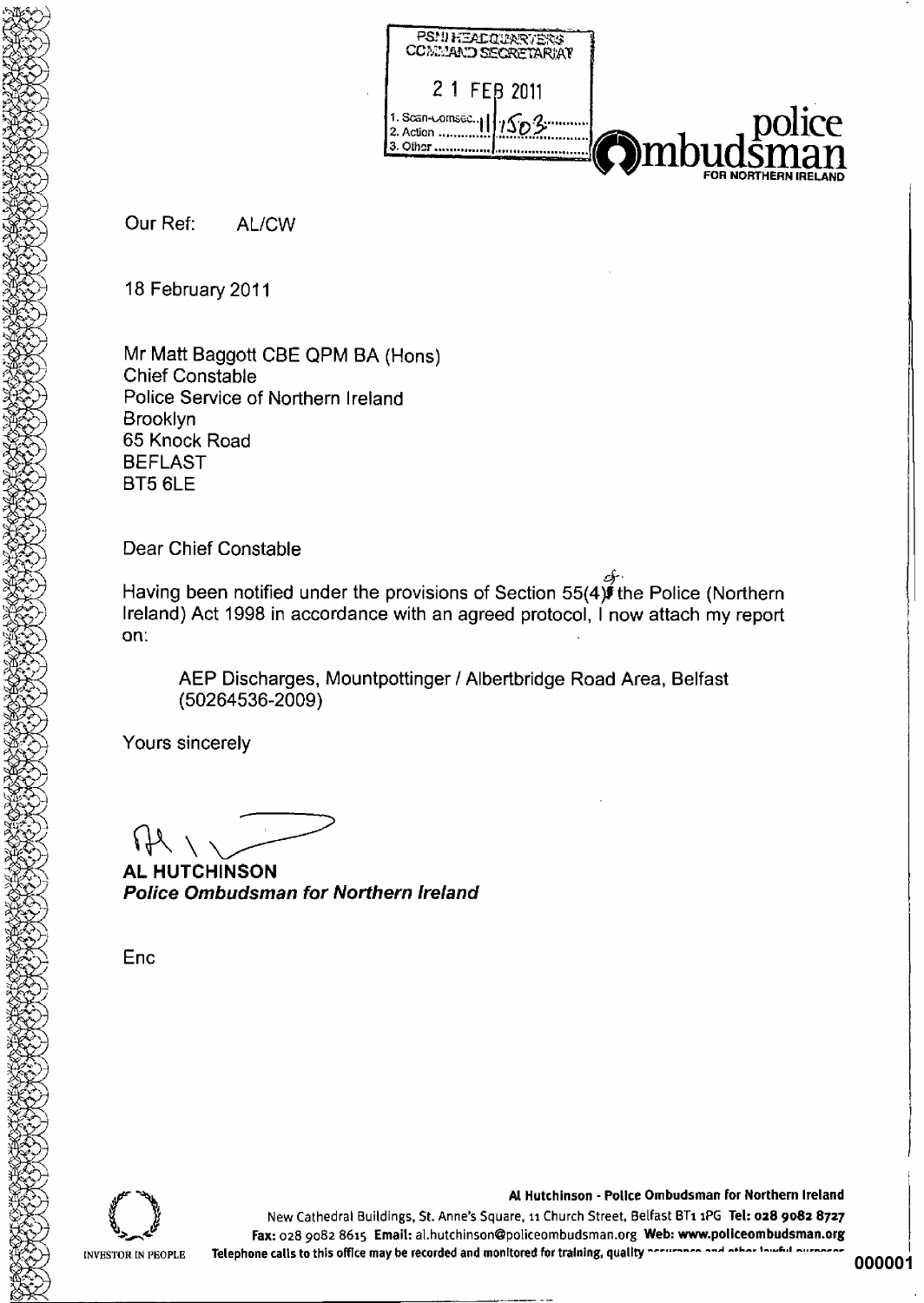# **31 AUGUST 2009**

# **AREA, BELFAST**

# **MOUNTPOTTINGER / ALBERTBRIDGE ROAD**

# **AEP DISCHARGES**

 $\begin{array}{c} \hline \end{array}$ 

 $\mathbb{I}$ 

I

 $\mathbb I$ 

I

I

REGULATION 20 RUC (COMPLAINTS ETC.) REGULATIONS 2000

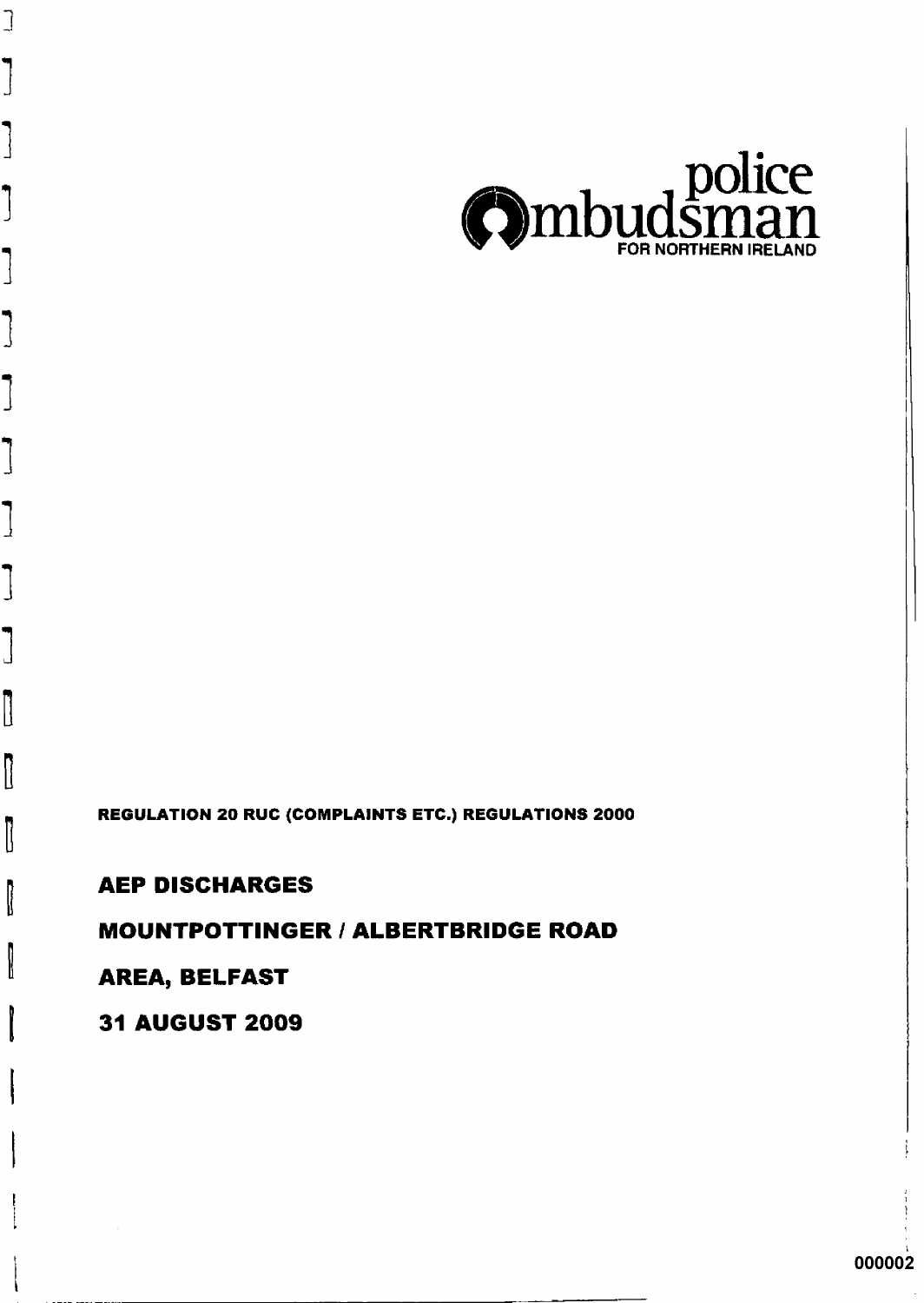

# 1.0 **INTRODUCTION**

 $1.1$ 

∃

B

On 31 August 2009, the Chief Constable of the Police Service of Northern Ireland (PSNI) referred the circumstances in which a police officer discharged six Attenuated Energy Projects (AEP) rounds at members of the public, to the Police Ombudsman for Northern Ireland for independent investigation, under Section 55(4) of the Police (Northern Ireland) Act 1998.

- $1.2$ The referral was made in accordance with an agreed protocol between the Police Ombudsman and Chief Constable that firearm discharges would be referred for independent investigation.
- $1.3$ This report has been completed in compliance with Regulation 20 of the Royal Ulster Constabulary (Complaints etc.) Regulations 2000.

Office of the Police Ombudsman for Northern Ireland REFERENCE: 50264536-2009

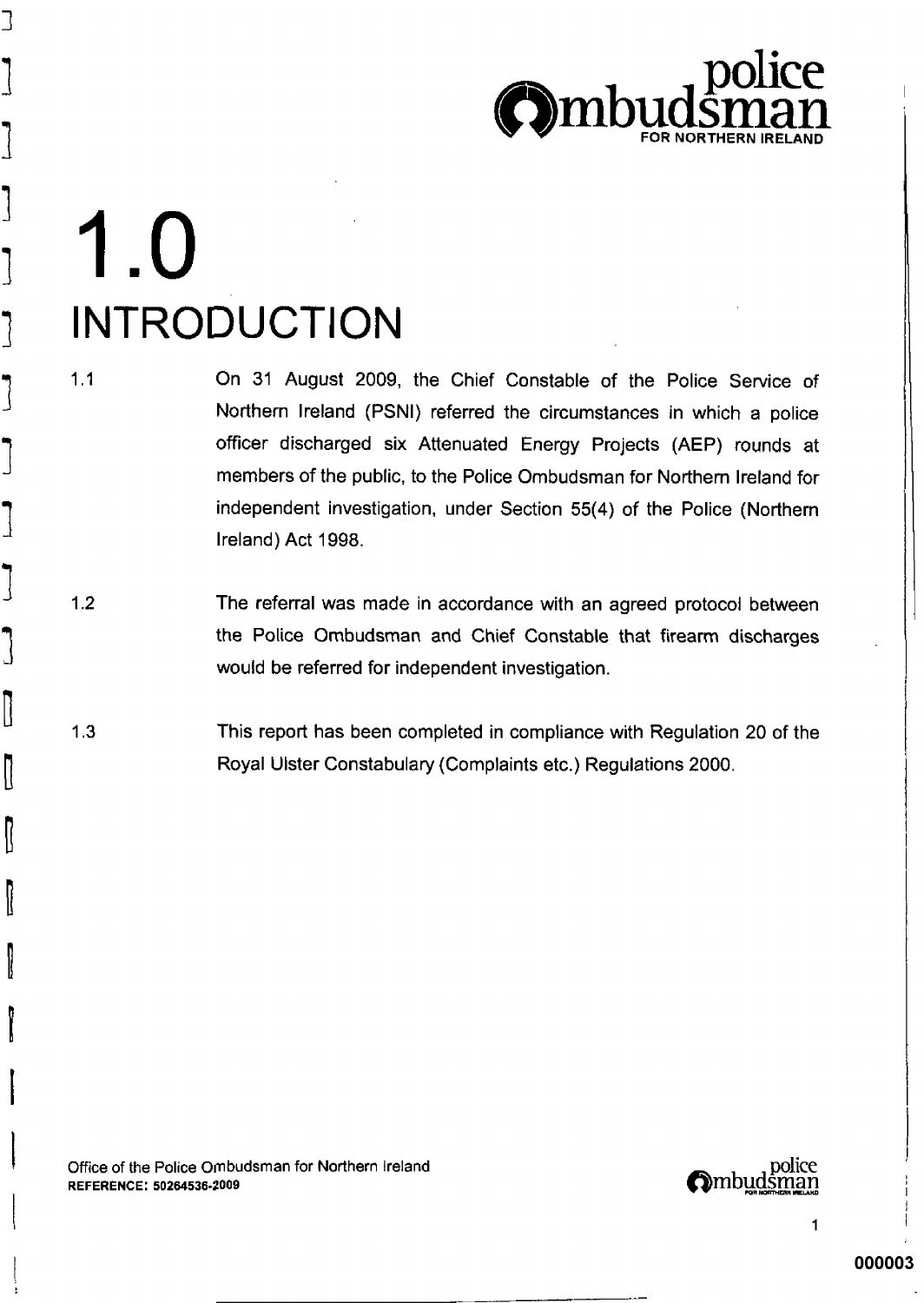コ

׀<br>׀

I

B

ľ

On 31 August 2009 some members of the Nationalist Community gathered in the Mountpottinger / Albertbridge Road area in order to celebrate the closure of Mountpottinger PSNI Station.

- $2.2$ Police monitored the situation via CCTV and a Tactical Support Group (TSG) unit was positioned on the Ravenhill Road in order that they could react to any incidents that may arise.
- $2.3$ Later that evening rival Nationalist and Loyalist crowds gathered on either side of the Albertbridge Road. The TSG unit moved in to closely monitor the area and to keep both sides of the community away from each other. The situation deteriorated with large groups of people trying to attack each other and police vehicles in the area.
- $2.4$ Police came under sustained attack and police Land Rovers were becoming heavily damaged with a very real threat to the officers inside. A request to deploy AEP systems was made and this was approved by an Assistant Chief Constable (ACC).
- $2.5$ Police used a public address system mounted on a police helicopter to warn the crowd that AEP rounds would be discharged if they did not disperse.
- 2.6 The main crowd failed to disperse and six AEP rounds were subsequently discharged, all rounds striking their intended targets. The use of the AEPs had the desired effect and the crowds dispersed from the immediate area and the level of violence was reduced.

Office of the Police Ombudsman for Northern Ireland REFERENCE: 50264536-2009



 $\overline{2}$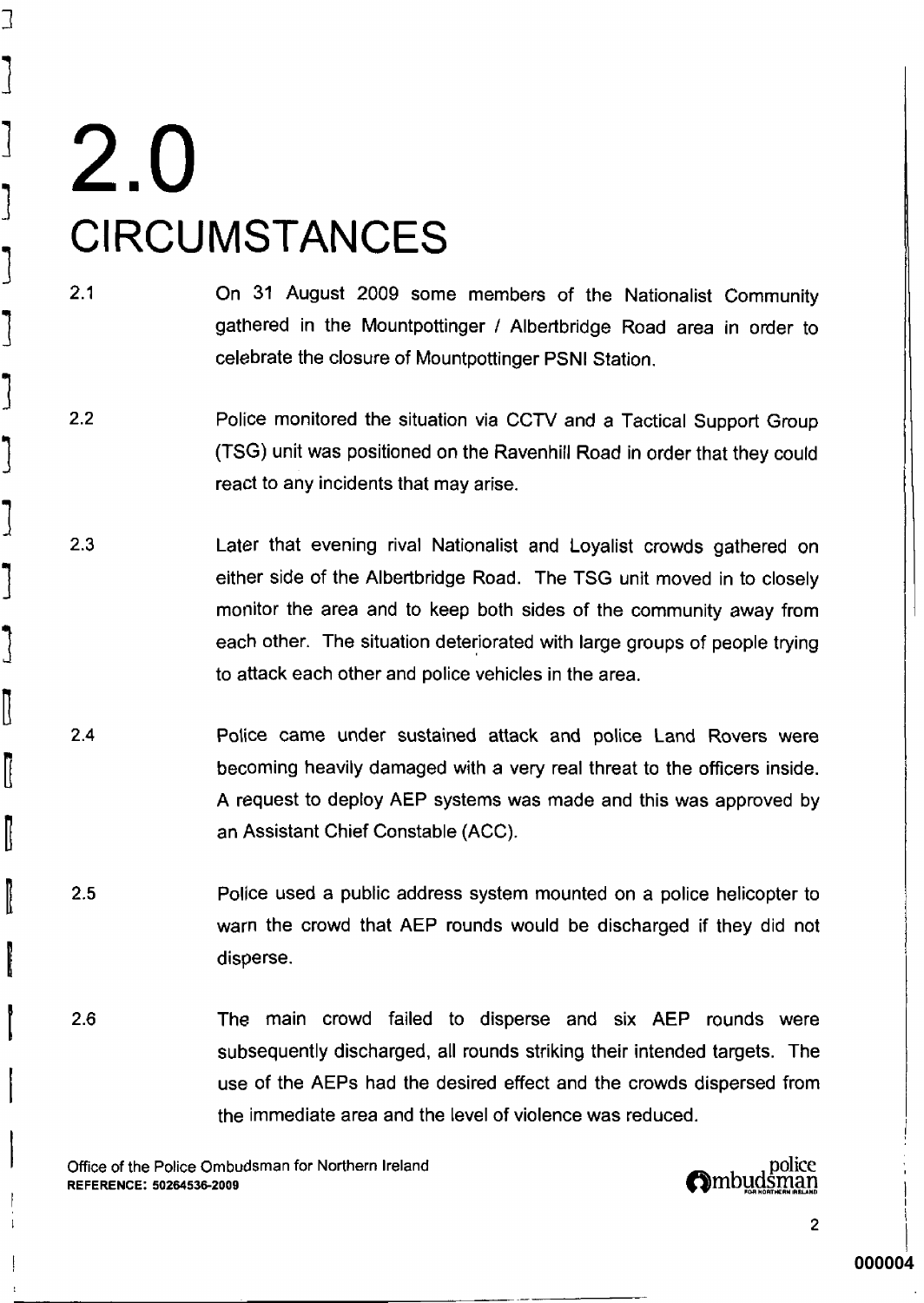- Sporadic violence continued throughout the evening until approximately  $2.7$ 01:30 hours on 1 September 2009.
- No public complaint was received by the Police Ombudsman's Office.  $2.8$

Office of the Police Ombudsman for Northern Ireland **REFERENCE: 50264536-2009** 



 $\mathbf{3}$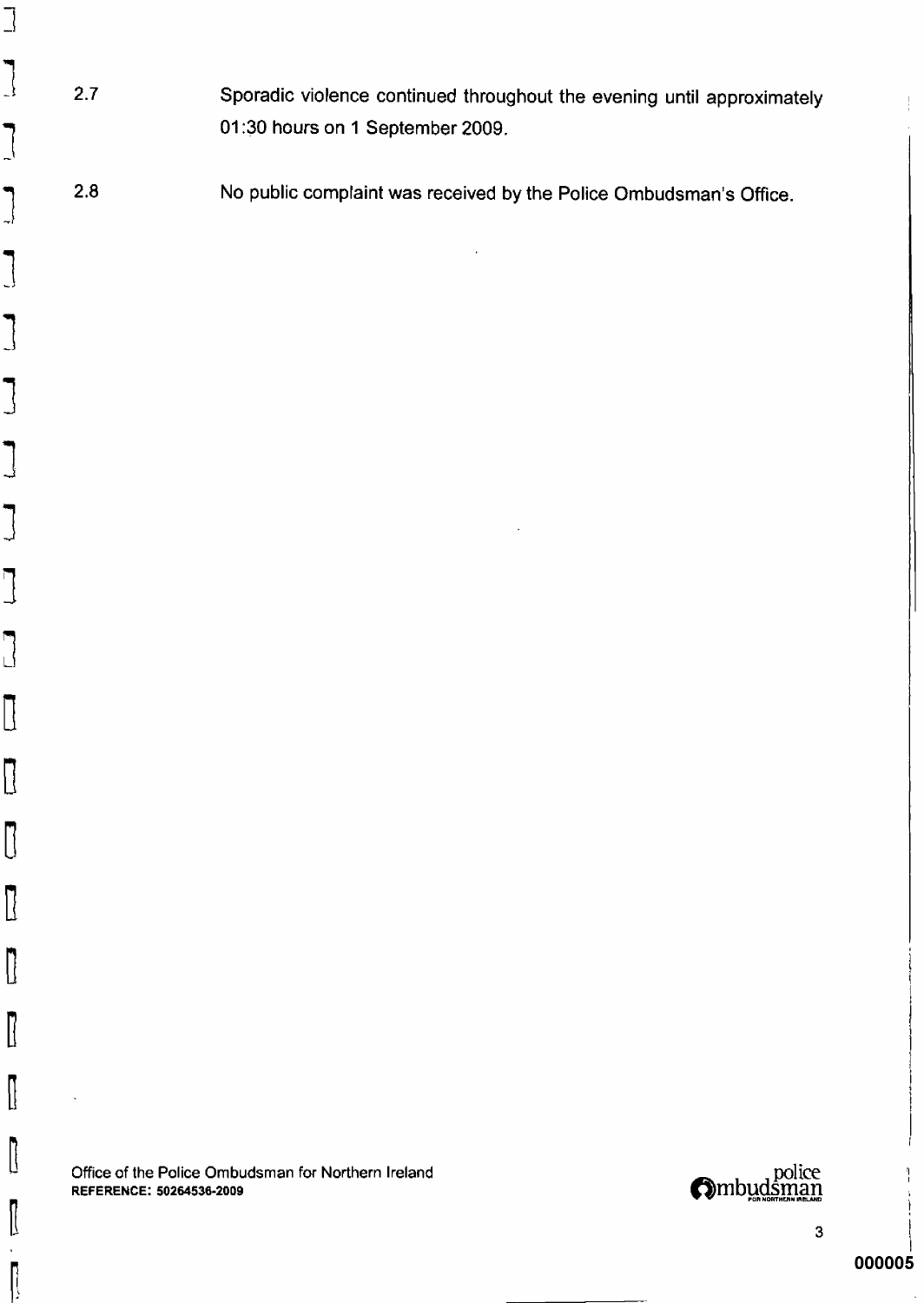# 3.0 **INVESTIGATION**

 $\prod$ 

 $\begin{bmatrix} 7 \ 1 \end{bmatrix}$ 

0

 $\prod_{i=1}^n$ 

 $\prod\limits_{i=1}^{n}$ 

 $\vert \}$ 

 $\mathcal{U}% _{0}\left( t\right)$ 

 $\lceil \, \rceil$ 

 $[]$ 

 $\vert \vert$ 

- $3.1$ Upon notification of the AEP discharge the Police Ombudsman's Duty Senior Investigation Officer (SIO) initiated an investigation of the incident, attending the area with a team of investigators.
- $3.2$ The scene was examined and recorded by Police Ombudsman investigators with R2S (Return to Scene) spherical photographic imagery.
- $3.3$ Police Ombudsman investigators immediately made arrangements to obtain relevant police documentation and materials.
- Statements were obtained from officers, including those involved at the  $3.4$ scene and the police Silver Commander.
- $3.5$ CCTV footage was obtained, including footage taken from the police helicopter. This showed that there were very large crowds in the area and that the police vehicles were surrounded on several occasions.
- $3.6$ Radio transmissions broadcast during the incident were analysed. These transmissions provided a detailed chronology of actions taken by police and of the authorization process for the use of AEPs.
- $3.7$ Enquiries revealed that several days before the incident community representatives from the Short Strand area attended Strandtown PSNI During this meeting the representatives met with the local Station. neighbourhood police to discuss plans for a peaceful rally to mark the

Office of the Police Ombudsman for Northern Ireland REFERENCE: 50264536-2009

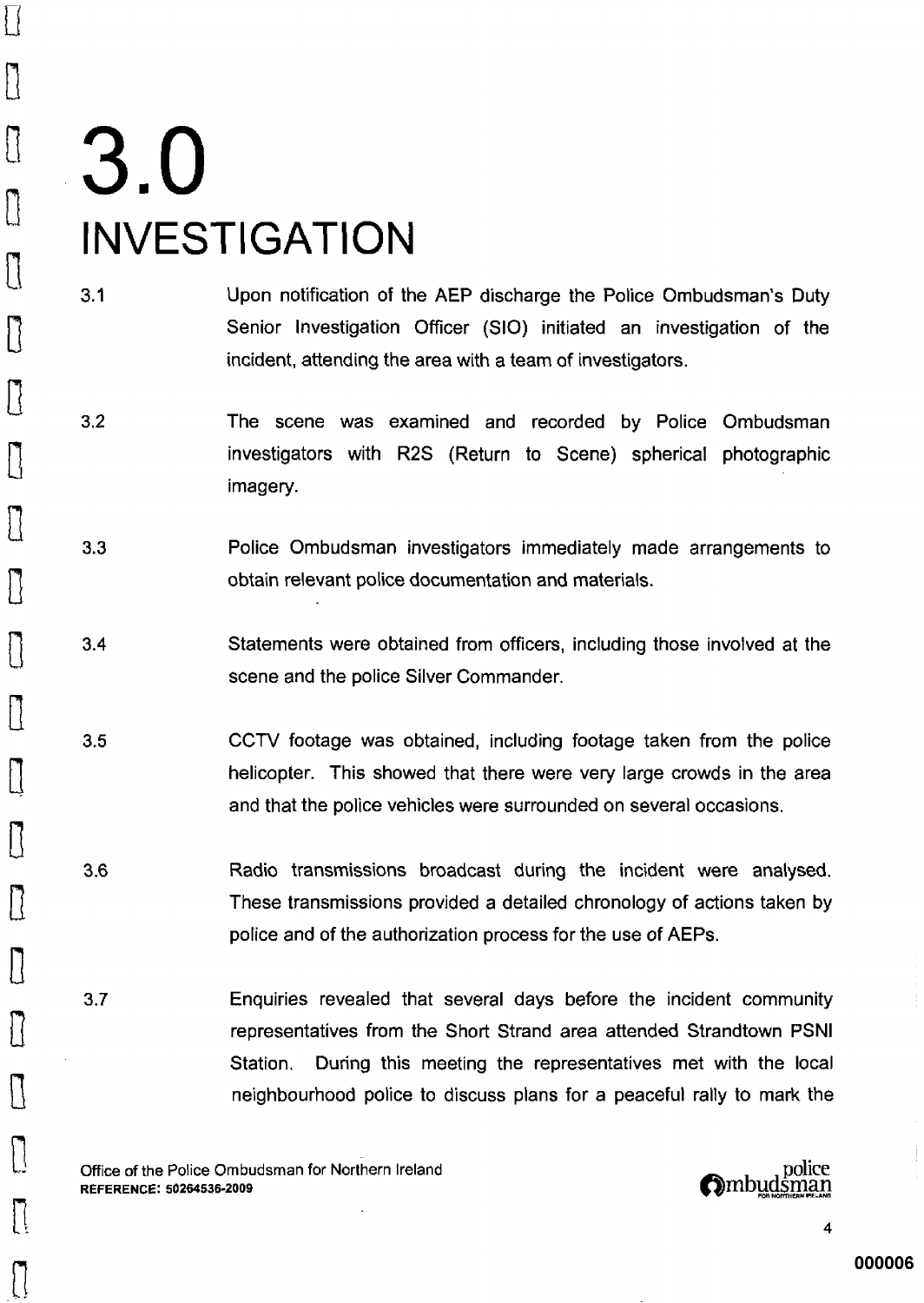closure of Mountpottinger PSNI Station. Police were informed that local residents would meet outside the police station and release balloons. There was also to be a quest speaker who was not confirmed at that time. The participants would then make their way to St Matthew's Church for refreshments.

 $3.8$ On the day of the rally police deployed local neighbourhood officers to the area with a TSG unit on standby in the immediate vicinity.

- 3.9 When disturbances began to occur during the rally, neighbourhood officers in the area informed the PSNI's Duty Officer. The police then contacted local community representatives and requested that they try to use their influence to restore order. The police also received several calls from members of the public reporting that large crowds had begun to gather in the Short Strand area and some people were becoming involved in disturbances, including assaulting people with hurley sticks, throwing missiles and damaging property.
	- $3.10$ Police then held talks with local community representatives about the ongoing situation. Concerns were raised about the potential for the trouble to escalate, and the TSG unit was ordered to move to the Mountpottinger Road. Two youths were seen climbing onto Mountpottinger Police Station, damaging security cameras and trying to access the station via upper windows. Attempts by local representatives to disperse the crowd proved unsuccessful and both Nationalists and Loyalists remained in the area throwing missiles at each other.
- $3.11$ It was feared that the situation could deteriorate rapidly and the TSG unit was directed to drop back and put on Personal Protective Equipment (PPE). A request was also made for authorisation for the deployment of AEP equipment.

Office of the Police Ombudsman for Northern Ireland REFERENCE: 50264536-2009

 $\mathop{\textstyle\bigcup}%$ 

 $\bigcup$ 

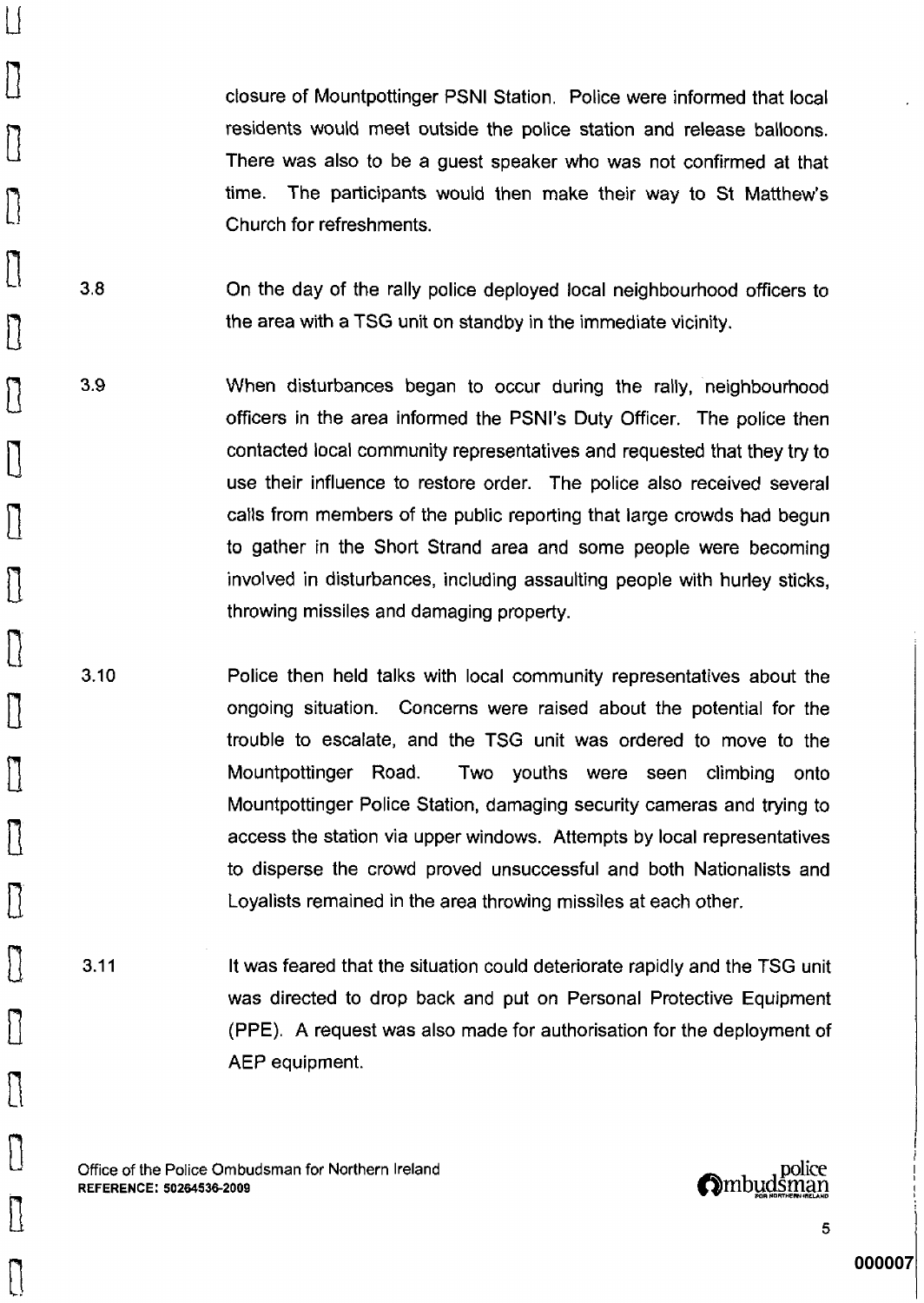$3.12$ The TSG unit then returned to the Mountpottinger area. Crowds from both the Nationalist and Loyalist sides of the community began to grow. Some people on the Nationalist side were reported to be breaking up paving stones and throwing them at the police vehicles. Both sides were then observed throwing missiles at each other. People were also seen carrying golf clubs, hurley sticks, baseball bats and various pieces of masonry.

- $3.13$ Police tried to use their vehicles to maintain a sterile area between the Nationalists and Loyalists.
- $3.14$ Due to the increase in violence, police used a PA system to warn people in the crowd that force would be used if they did not disperse. At this time police vehicles were being heavily damaged. The bullet-proof glass in the passenger side window of one of the police Land Rovers was now totally shattered and a male was continuing to strike this window with a baseball bat. The Officer-in-Charge of the TSG unit made a further request for the use of AEPs to be authorized. Officers told Police Ombudsman investigators that their vehicles had been prevented from leaving the area by the crowds, as well as by the potential for injury to members of the public if they withdrew.
- $3.15$ At approximately 21:00 hours the PSNI local area Duty Officer spoke with the Duty Assistant Chief Constable (ACC) to inform him of the ongoing situation and to request issue of AEP systems as a tactical The issue of AEP systems was then authorised and option. arrangements were made for the TSG unit to collect the AEP systems. Also at this time the TSG unit reported that their vehicles were sustaining extensive damage.
- $3.16$

U

 $\vert \vert$ 

 $\left[\right]$ 

 $\vert$  {

 $\mathbb I$ 

 $\mathfrak l$ 

ll

At 21:15 hours a Silver Command control room was set up at Strandtown Police Station. Initial actions were to establish Air Support and to link in to CCTV systems to monitor the situation.

Office of the Police Ombudsman for Northern Ireland REFERENCE: 50264536-2009

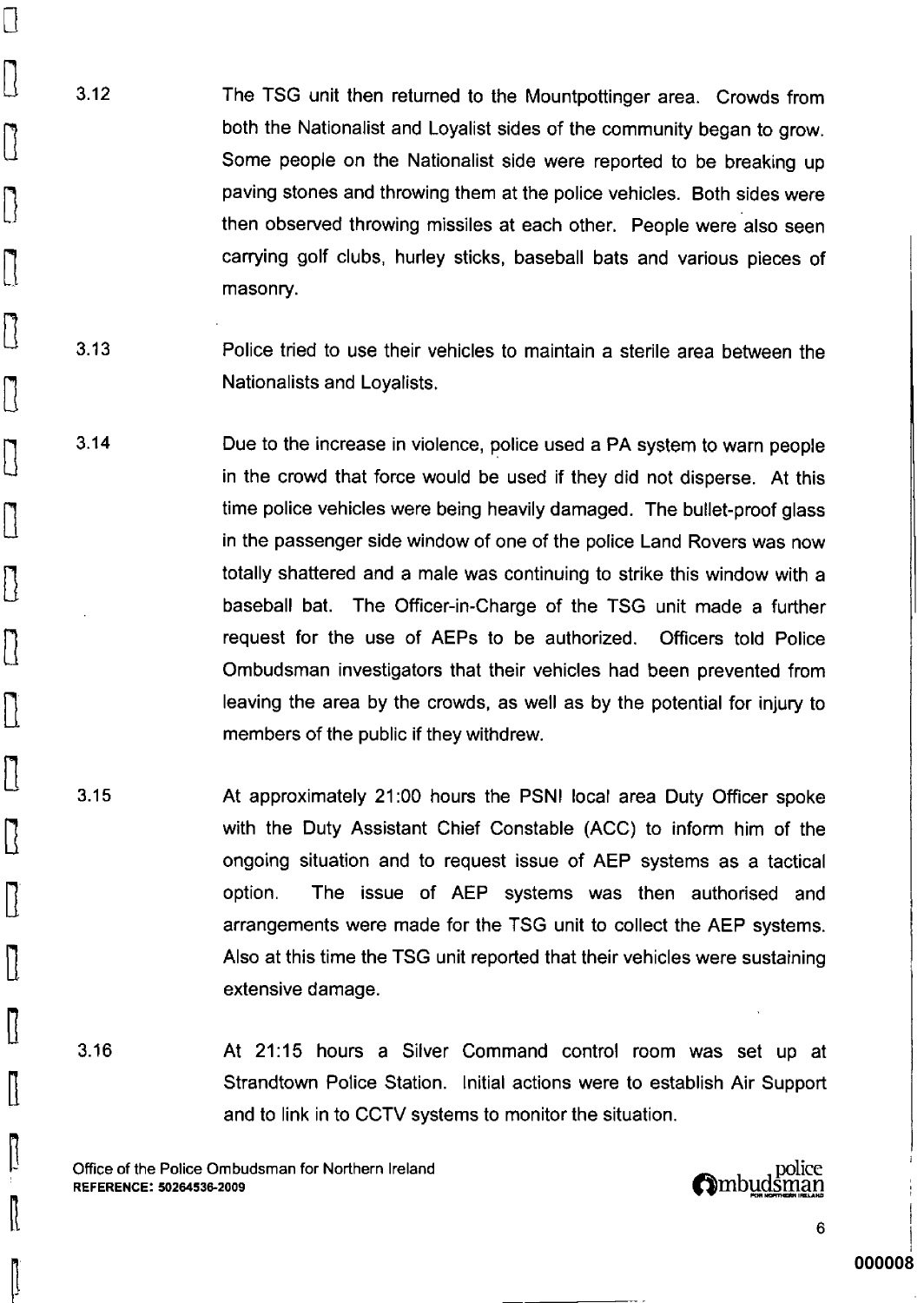- $3.17$ It could be seen from the CCTV that members of the crowd were climbing on police vehicles and the use of police vehicles to control the crowd was failing. Silver Command decided that due to the availability of only one TSG unit the use of shields was not an option. Neither were water cannons available.
- $3.18$ At 21:27 hours Silver Command directed that the Albertbridge Road be closed to traffic and pedestrians. Due to the images seen on the CCTV and communication with the TSG unit in the area it was deemed that there was now a serious risk of injury to police and the public. Attempts were made by Silver Command to contact local representatives; these attempts were unsuccessful.
- 3.19 The TSG unit made a request to deploy AEPs as there was now a serious threat to police officers on the ground. Authorization was obtained but instructions were given that a further audio warning should be issued. The crowd was then warned that AEPs would be fired if they did not disperse, and another verbal warning was issued via PA equipment mounted on the police helicopter.
	- 3.20 People were observed attacking each other with metal bars and damaging property. The audio warnings were ignored by the crowd who failed to disperse.
	- $3.21$ Silver Command now felt that there was an imminent possibility of serious injury or loss of life and authorization to use AEPs was given at 21:35 hours. Police officers told Police Ombudsman investigators that by this stage they believed the use of AEPs to be legal, proportionate and necessary in the circumstances.
	- Following authorisation a total of six AEPs, the first of which was fired at  $3.22$ 21:38 hours, were discharged by Officer A; who was located in the rear of a police Land Rover.

Office of the Police Ombudsman for Northern Ireland REFERENCE: 50264536-2009

 $\{\, \}$ 

 $\vert \vert$ 

 $\left| \right\rangle$ 

police<br>**Ombud**sman

 $\overline{I}$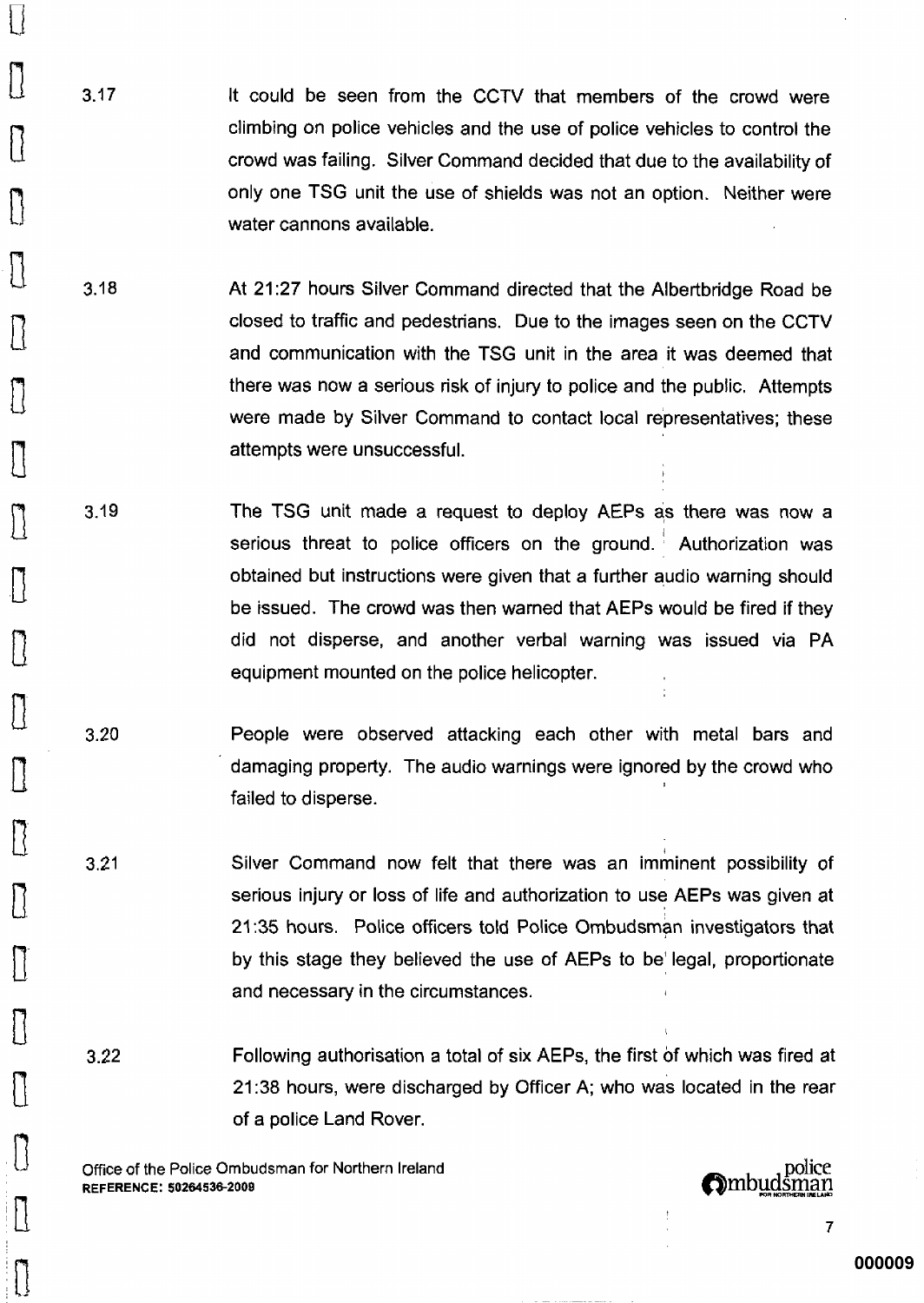$3.23$ The AEPs were discharged via side portholes in the Land Rover. A 'spotter' worked in conjunction with the baton gunner to assist in identifying targets, and one AEP was discharged at each.

 $\prod$ 

 $\vert$   $\vert$ 

 $\prod$ 

 $\prod\limits_{i=1}^n$ 

 $\mathcal{I}$ 

 $\lvert \, \rvert$ 

Н

- $3.24$ Police records show that every AEP struck its intended target. A description of each target is included on the required police documentation, as is information about every strike, each of which was recorded as hitting the lower torso area.
- $3.25$ Evidence suggests that the use of AEPs removed the immediate threat to the officers and contributed towards the eventual dispersal of the crowd.
- 3.26 Serious disorder continued throughout the evening, but the level and numbers involved was reduced. Sporadic violence continued until approximately 01:30 hours when Silver Command stood down and the area was restored to normality.
	- $3.27$ Enquiries were made with several local hospitals and all reported that no-one had attended hospital with any injuries attributed to being struck with an AEP.
- $3.28$ The firearms register used by the officers involved in this operation was examined. This showed that all weapons and ammunition were accounted for and signed out in accordance with procedures.

The Police Ombudsman's investigation established that Officer A was 3.29 trained and authorized in the use of the AEP system (baton qun).

Office of the Police Ombudsman for Northern Ireland REFERENCE: 50264536-2009

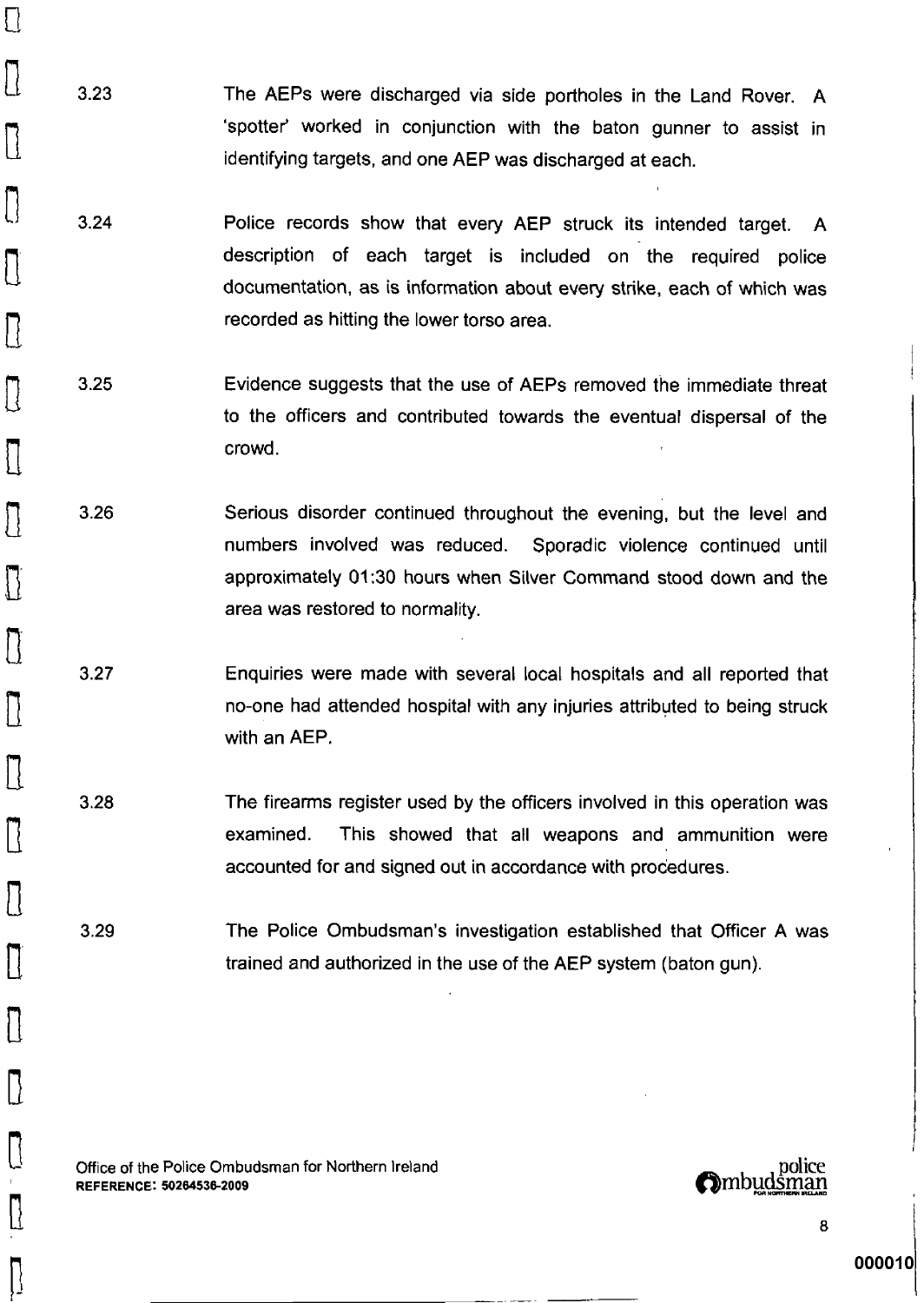# 4.0 **CONCLUSIONS**

Π

 $\overline{\mathbb{D}}$ 

 $\prod_{i=1}^n$ 

0

- $4.1$ In order to decide whether the use of a police weapon is justified, the Police Ombudsman must consider if the necessary legislation. Code of Ethics and police procedures have been complied with.
- $4.2$ As regards legislation, Section 3 of the Criminal Law Act 1967 and Article 88 of the Police and Criminal Evidence (NI) Order both say that a police officer may use 'reasonable' force in performing her/his duty to protect life and property, preserve order and prevent offences being committed. Article 4 of the Police Code of Ethics outlines in detail what is expected of officers in such situations; including that as far as possible they take a 'graduated and flexible' response, act 'in proportion' and apply non-violent methods before resorting to the use of force.
- $4.3$ PSNI General Order 21/2005 states that AEPs must only be used in public order situations when other means of restoring order have been tried and failed, and when their use is deemed absolutely necessary to prevent the loss of life or serious injury. Their use must be properly authorised by the Silver Commander, and they must only be aimed at identified individuals.
- In this case the Police Ombudsman's investigation has established that  $4.4$ the actions taken by police were graduated and proportionate to the circumstances. Various options were considered and tried before the use of AEPs was authorized.

Office of the Police Ombudsman for Northern Ireland REFERENCE: 50264536-2009

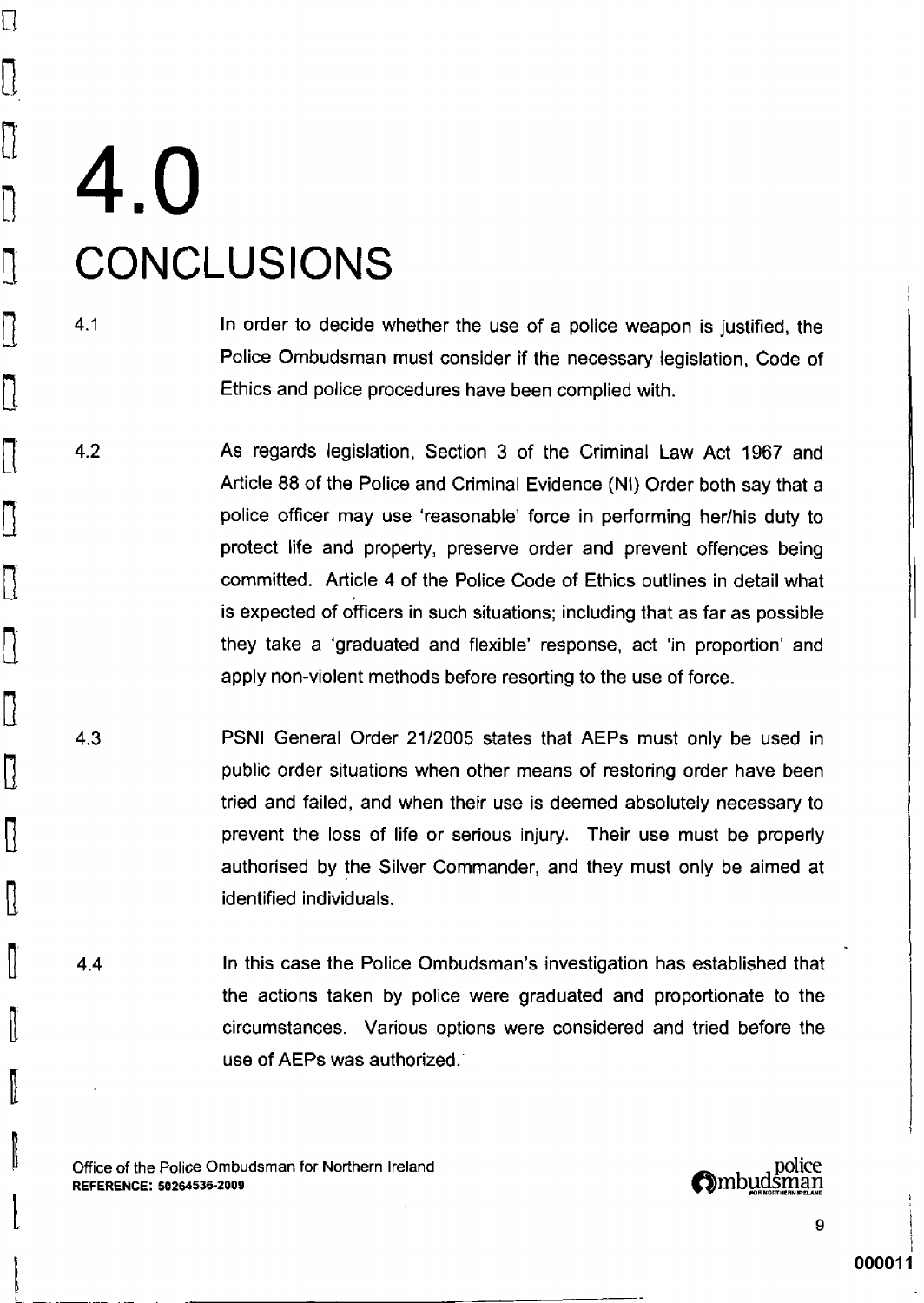It is clear from the damage sustained by the police vehicles, and from CCTV footage, that police had come under sustained attack throughout the incident. The police in attendance were only able to restore order following the use of AEPs.

4.6 The available evidence also indicates that police were adequately resourced to deal with a low level minor street event. The police had no information to indicate that serious street disorder would occur. The indications prior to the 'Public Meeting' were that it was to be peaceful. with balloons being released and the crowd leaving the area for refreshments. It appears that police prepared for the event on that basis.

If other police units had been available in the area, it is likely that order  $4.7$ may have been restored more quickly, and less damage caused by the disturbances.

4.8 An immediate call was made for the deployment of additional police resources to the scene of the disorder. This request was dealt with appropriately and further resources were deployed as soon as was practicable. Police at the scene were placed at considerable risk and it is fortunate that those involved in the rioting did not gain access to police vehicles to inflict serious injury to the officers inside. The situation was ultimately brought under control by the PSNI.

4.9 The Police Ombudsman's investigation established that police followed all legal and procedural protocols during this incident. The incident was found to have complied with the PSNI guidelines for the use of AEPs.

Office of the Police Ombudsman for Northern Ireland REFERENCE: 50264536-2009

J

I

I

 $4.5$ 

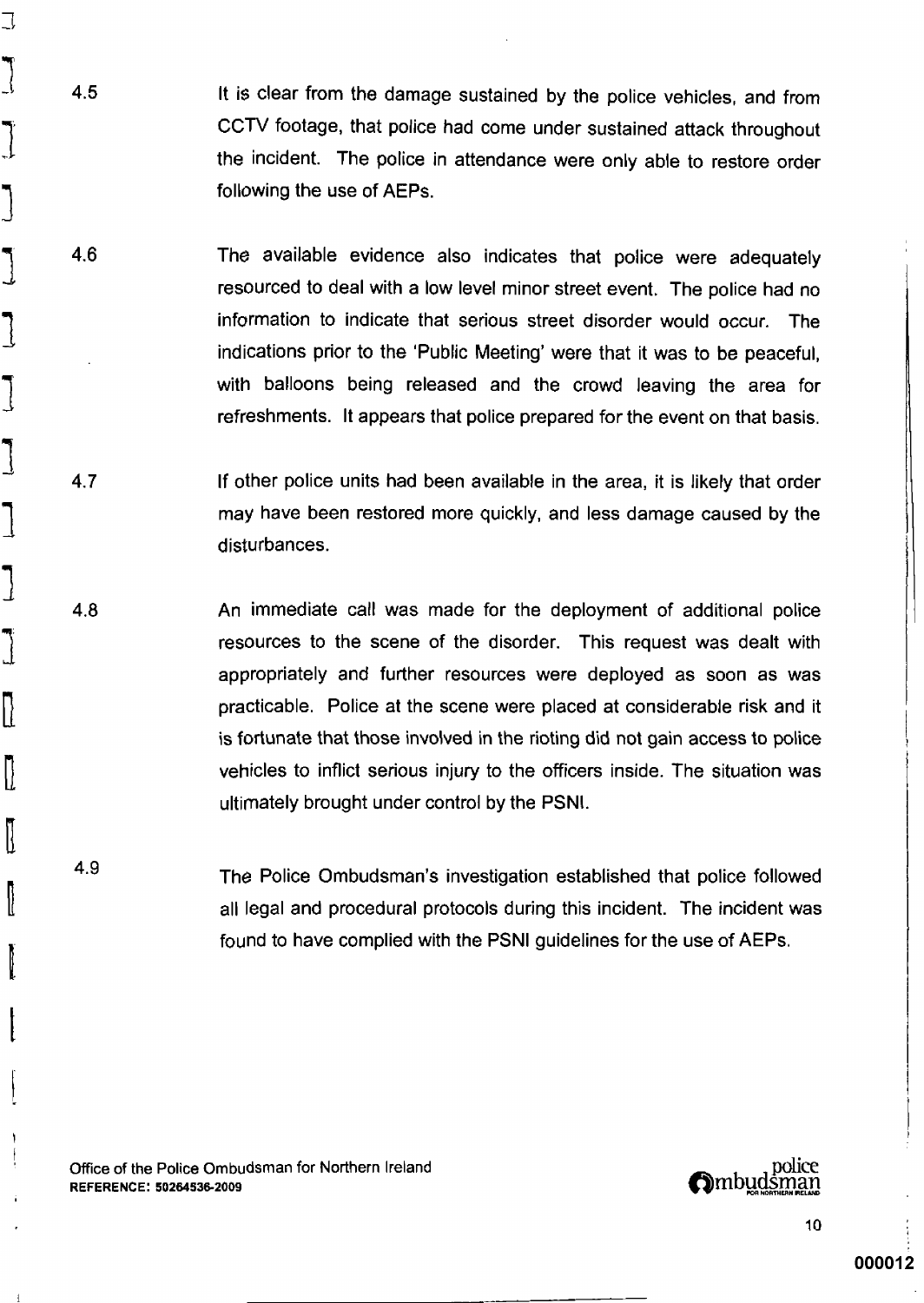# 5.0 **RECOMMENDATIONS**

 $5.1$ 

The Police Ombudsman's investigation identified no criminal offences or misconduct issues when reviewing the actions of Police. The firing of the AEP rounds was found to be legal, proportionate and necessary in the circumstances and in compliance with PSNI guidelines for the use of AEPs.

 $44$ 

**AL HUTCHINSON** POLICE OMBUDSMAN FOR NORTHERN IRELAND

17 FEBRUARY 2011

I the Philce Ombutsman for Northern Ireland